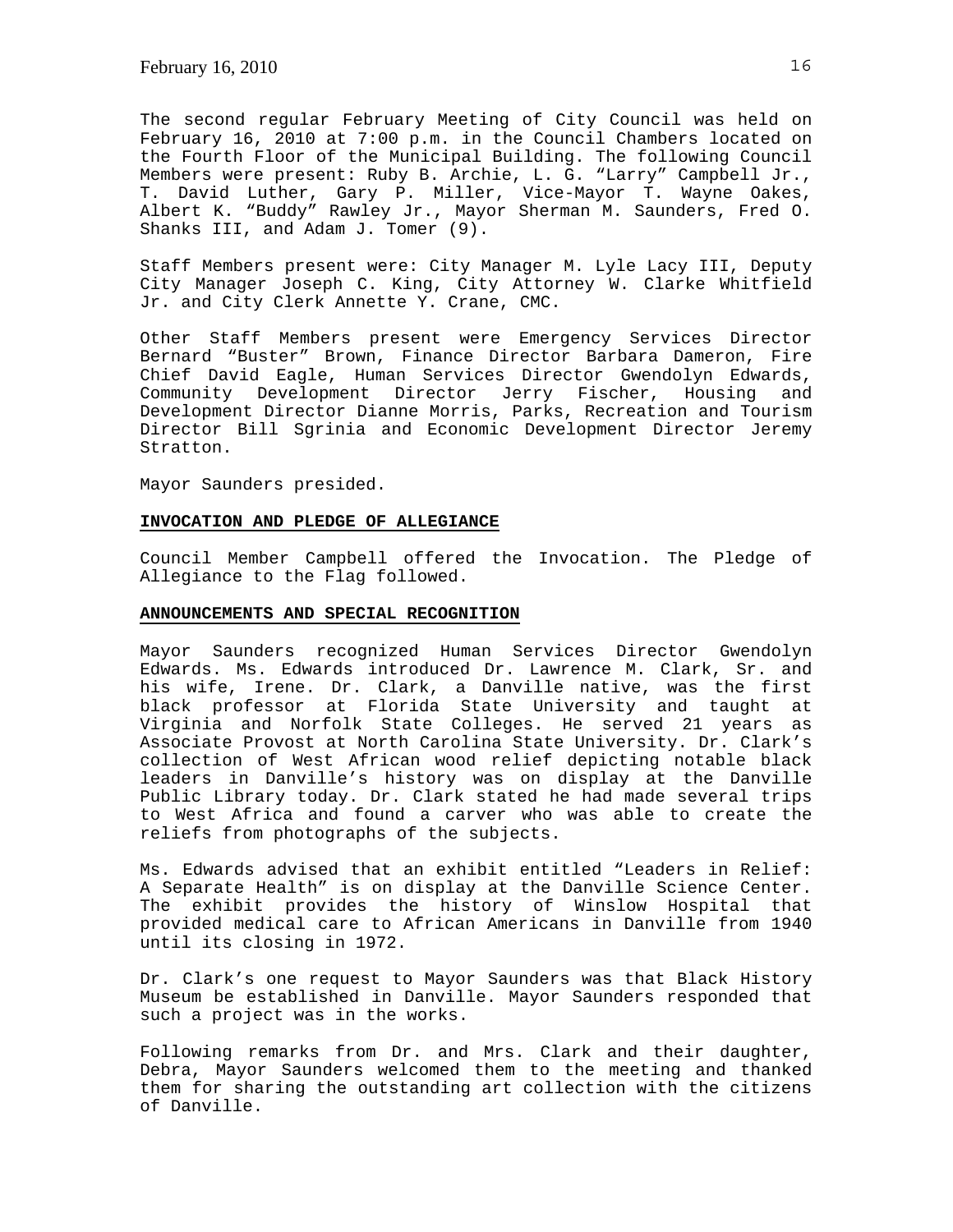## **COMMUNICATIONS FROM VISITORS**

Pittsylvania County resident Deborah Dix appeared to ask Council to make the region safe for future generations by not allowing uranium mining in the region. Ms. Dix stated uranium mining and milling could have a profound affect on the health of Virginians by contaminating water supplies and could have an adverse effect on the region's economic development efforts. Mayor Saunders welcomed Ms. Dix and thanked her for bringing her concerns to Council.

# **MINUTES**

Upon Motion by Council Member Campbell and second by Council Member Archie, Minutes of the February 2, 2010 Regular Meeting of City Council were approved as presented. Draft copies had been distributed to Council Members prior to the Meeting.

## **BUDGET ADOPTION FY 2010–CIRCUIT COURT RECORDS PRESERVATION GRANT**

Upon Motion by Council Member Shanks and second by Council Member Rawley, Ordinance No. 2010-02.01 presented by its First Reading on February 2, 2010 amending the Fiscal Year 2010 Budget Appropriation Ordinance to provide for a grant from the Virginia Circuit Court Records Preservation Program in the amount of \$14,824 and appropriating same was adopted by the following vote:

VOTE: 9-0 AYE: Archie, Campbell, Luther, Miller, Oakes, Rawley, Saunders, Shanks, and Tomer (9)<br>NAY: None (0). None (0).

## **BUDGET AMENDMENT – FY 2010 – JUVENILE JUSTICE GRANT – W. W. MOORE**

Upon Motion by Council Member Rawley and second by Vice-Mayor Oakes, an Ordinance entitled:

## ORDINANCE NO. 2010—02.02

AN ORDINANCE AMENDING THE FISCAL YEAR 2010 BUDGET APPROPRIATION ORDINANCE FOR A GRANT FROM THE DEPARTMENT OF JUVENILE JUSTICE IN THE AMOUNT OF \$107,733 AND A LOCAL SHARE OF \$26,324, FOR A TOTAL APPROPRIATION OF \$134,057, TO PROVIDE FOR THE ELECTRONIC MONITORING AND OUTREACH DETENTION PROGRAMS AND OTHER CONTRACTED SERVICES FOR THE CITY OF DANVILLE AT THE W. W. MOORE JR. DETENTION HOME AND APPROPRIATING SAME

was presented by its First Reading, as required by City Charter, to lie over before final adoption.

## **BUDGET AMENDMENT–FY 2010–STATE HOMELAND SECURITY PROGRAM GRANT**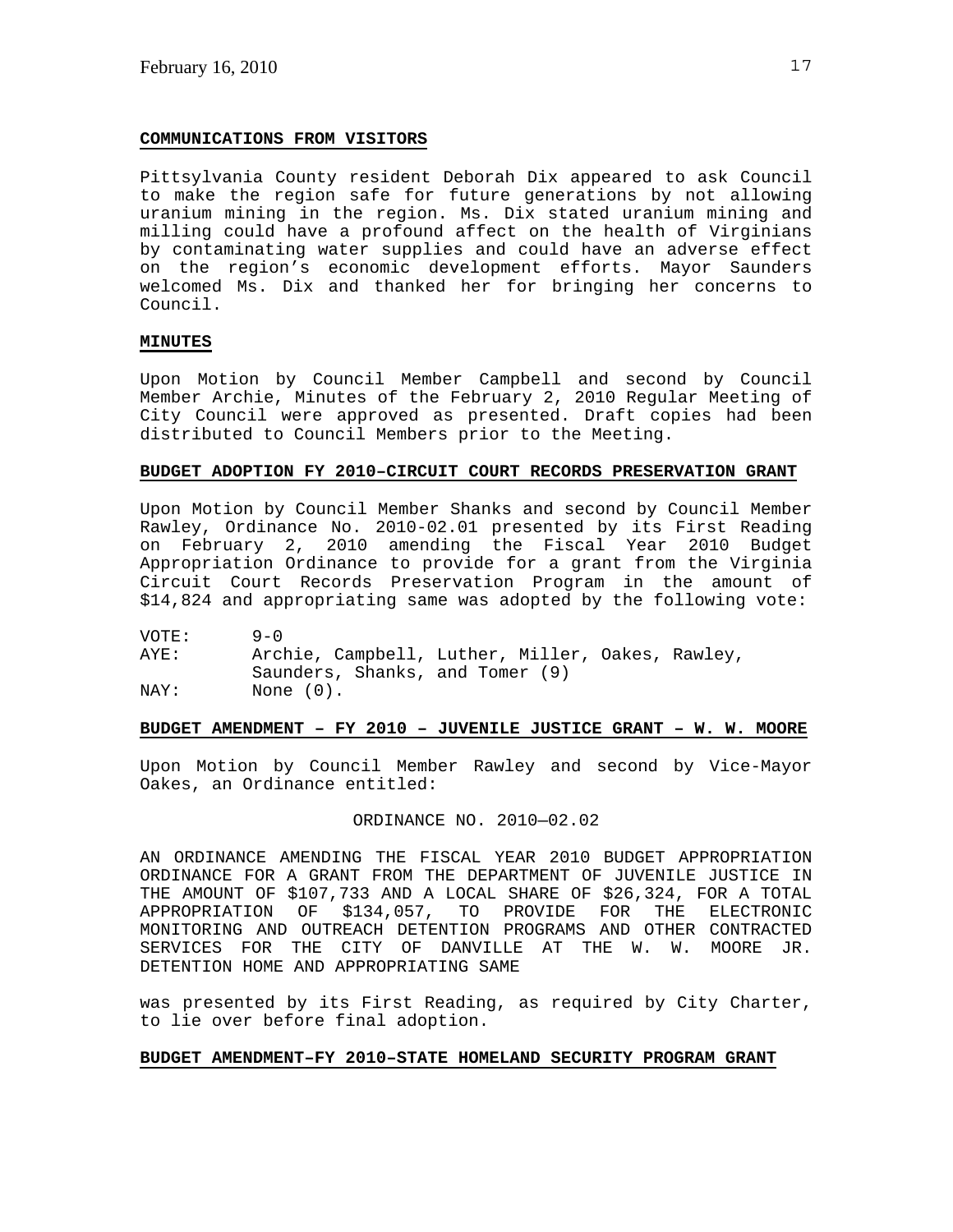Upon Motion by Vice-Mayor Oakes and second by Council Member Shanks, an Ordinance entitled:

#### ORDINANCE NO. 2010-02.03

AN ORDINANCE AMENDING THE FISCAL YEAR 2010 BUDGET APPROPRIATION ORDINANCE BY INCREASING REVENUES TO ANTICIPATE THE RECEIPT OF FUNDS IN THE AMOUNT OF \$26,000 FROM THE STATE HOMELAND SECURITY PROGRAM GRANT FOR CITIZENS PREPAREDNESS PROJECTS

was presented by its First Reading, as required by City Charter, to lie over before final adoption.

## **BUDGET AMENDMENT-FY 2010-EMERGENCY MEDICAL SERVICES GRANT**

Upon Motion by Council Member Campbell and second by Council Member Miller, an Ordinance entitled:

## ORDINANCE NO. 2010-02.04

AN ORDINANCE AMENDING THE FISCAL YEAR 2010 BUDGET APPROPRIATION ORDINANCE TO PROVIDE FOR A GRANT IN THE AMOUNT OF \$13,292 FROM THE VIRGINIA OFFICE OF EMERGENCY MEDICAL SERVICES, RESCUE SQUAD ASSISTANCE FUND CONSOLIDATED GRANT PROGRAM, AND LOCAL MATCH IN THE AMOUNT OF \$3,323 FOR A TOTAL APPROPRIATION IN THE AMOUNT OF \$16,615 AND APPROPRIATING SAME

was presented by its First Reading, as required by City Charter, to lie over before final adoption.

#### **BUDGET AMENDMENT-FY 2010-EMERGENCY MANAGEMENT & HOMELAND SECURITY**

Upon Motion by Council Member Archie and second by Council Member Shanks, an Ordinance entitled:

# ORDINANCE NO. 2010-02.05

AN ORDINANCE AMENDING THE FISCAL YEAR 2010 BUDGET APPROPRIATION ORDINANCE TO PROVIDE FOR A GRANT IN THE AMOUNT OF \$17,856 FROM THE FEDERAL EMERGENCY MANAGEMENT AGENCY AND THE DEPARTMENT OF HOMELAND SECURITY, AND LOCAL MATCH IN THE AMOUNT OF \$1,983, FOR A TOTAL APPROPRIATION IN THE AMOUNT OF \$19,839 AND APPROPRIATING SAME

was presented by its First Reading, as required by City Charter, to lie over before final adoption.

#### **BUDGET AMENDMENT-FY 2010-FEDERAL HIGHWAY ADMINISTRATION GRANT**

Upon Motion by Council Member Miller and second by Vice-Mayor Oakes, an Ordinance entitled:

ORDINANCE NO. 2010-02.06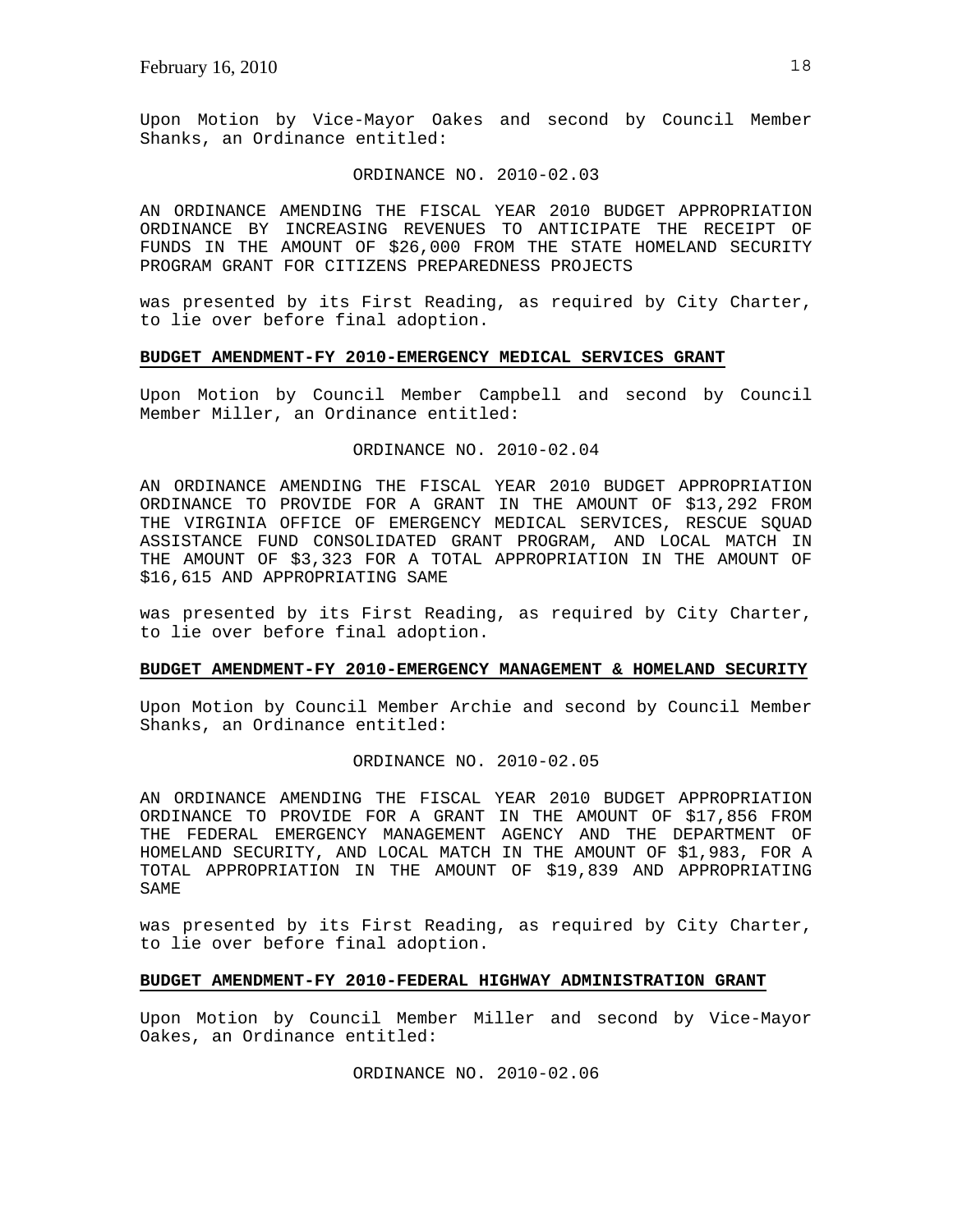AN ORDINANCE AMENDING THE FISCAL YEAR 2010 BUDGET APPROPRIATION ORDINANCE BY INCREASING REVENUES TO PROVIDE FOR A GRANT FROM THE FEDERAL HIGHWAY ADMINISTRATION IN THE AMOUNT OF \$88,920 FOR RIVERWALK TRAIL EXTENSION

was presented by its First Reading, as required by City Charter, to lie over before final adoption.

Mr. Rawley stated he had received calls from nearby residents of the trail extension site requesting the trail not be constructed near property lines. Mr. Lacy agreed to look into those concerns.

#### **BUDGET AMENDMENT-FY 2010-VIRGINIA DEPARTMENT OF FORESTRY GRANT**

Upon Motion by Vice-Mayor Oakes and second by Council Member Rawley, an Ordinance entitled:

## ORDINANCE NO. 2010-02.07

AN ORDINANCE AMENDING THE FISCAL YEAR 2010 BUDGET APPROPRIATION ORDINANCE BY INCREASING REVENUES TO PROVIDE FOR A GRANT FROM THE VIRGINIA DEPARTMENT OF FORESTRY IN THE AMOUNT OF \$65,000 FOR TREE PLANTING, TREE MAINTENANCE, AND RIVERWALK MASTER PLAN UPDATE AND APPROPRIATING SAME

was presented by its First Reading, as required by City Charter, to lie over before final adoption.

# **SUPPORT AGREEMENT WITH RIFA – BERRY HILL BOND ISSUE**

Council Member Luther moved adoption of a Resolution entitled:

RESOLUTION NO. 2010-02.04

A RESOLUTION OF THE COUNCIL OF THE CITY OF DANVILLE, VIRGINIA APPROVING A SUPPORT AGREEMENT WITH THE DANVILLE-PITTSYLVANIA REGIONAL INDUSTRIAL FACILITY AUTHORITY.

The Motion was seconded by Council Member Tomer and carried by the following vote:

VOTE: 9-0 AYE: Archie, Campbell, Luther, Miller, Oakes, Rawley, Saunders, Shanks, and Tomer (9) NAY: None  $(0)$ .

## **BUDGET AMENDMENT-FY 2010- DEBT SERVICE RESERVE FUND-MEGA PARK**

Upon Motion by Council Member Shanks and second by Vice-Mayor Oakes, an Ordinance entitled:

## ORDINANCE NO. 2010-02.08

AN ORDINANCE AMENDING THE FISCAL YEAR 2010 BUDGET APPROPRIATION ORDINANCE BY AUTHORIZING A TRANSFER FROM THE GENERAL FUND BALANCE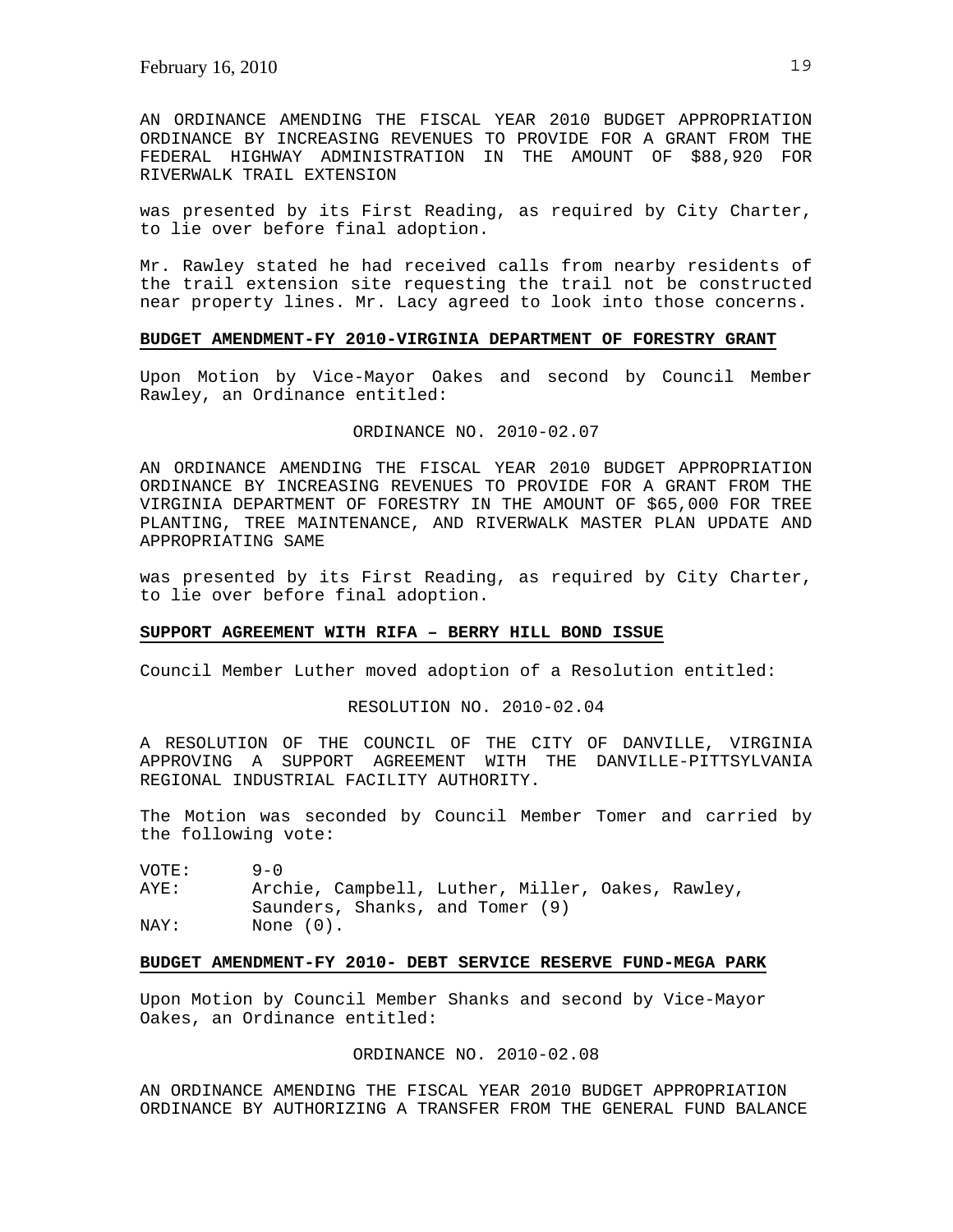TO PROVIDE FUNDS FOR THE DEBT SERVICE RESERVE FUND FOR THE BERRY HILL MEGA PARK BOND ISSUANCE

was presented by its First Reading, as required by City Charter, to lie over before final adoption.

## **BERRY HILL MEGA PARK–TOBACCO COMMISSION GRANT**

Council Member Archie moved adoption of a Resolution entitled:

#### RESOLUTION NO. 2010-02.05

A RESOLUTION OF THE COUNCIL OF THE CITY OF DANVILLE, VIRGINIA APPROVING AN ASSIGNMENT AGREEMENT OF FUNDS TO BE RECEIVED FROM THE VIRGINIA TOBACCO INDEMNIFICATION AND COMMUNITY REVITALIZATION COMMISSION.

The Motion was seconded by Council Member Shanks and carried by the following vote:

VOTE: 9-0

AYE: Archie, Campbell, Luther, Miller, Oakes, Rawley, Saunders, Shanks, and Tomer (9)

NAY: None (0).

# **REIMBURSE EXPENDITURES FOR CAPITAL PROJECTS WITH PROCEEDS OF A BORROWING**

Council Member Shanks moved adoption of a Resolution entitled:

## RESOLUTION NO. 2010-02.06

A RESOLUTION OF THE COUNCIL OF THE CITY OF DANVILLE, VIRGINIA APPROVING AND AUTHORIZING THE OFFICIAL INTENT TO REIMBURSE EXPENDITURES FOR CERTAIN CAPITAL PROJECTS WITH PROCEEDS OF A BORROWING.

The Motion was seconded by Council Member Archie and carried by the following vote:

VOTE: 9-0<br>AYE: Arcl Archie, Campbell, Luther, Miller, Oakes, Rawley, Saunders, Shanks, and Tomer (9) NAY: None (0).

#### **COMMUNICATIONS**

City Manager Lacy advised a special work session would be held on Tuesday, March 2 at 5:30 P.M. to receive updates on the Gibbs International White Mill and Danville Science Center projects.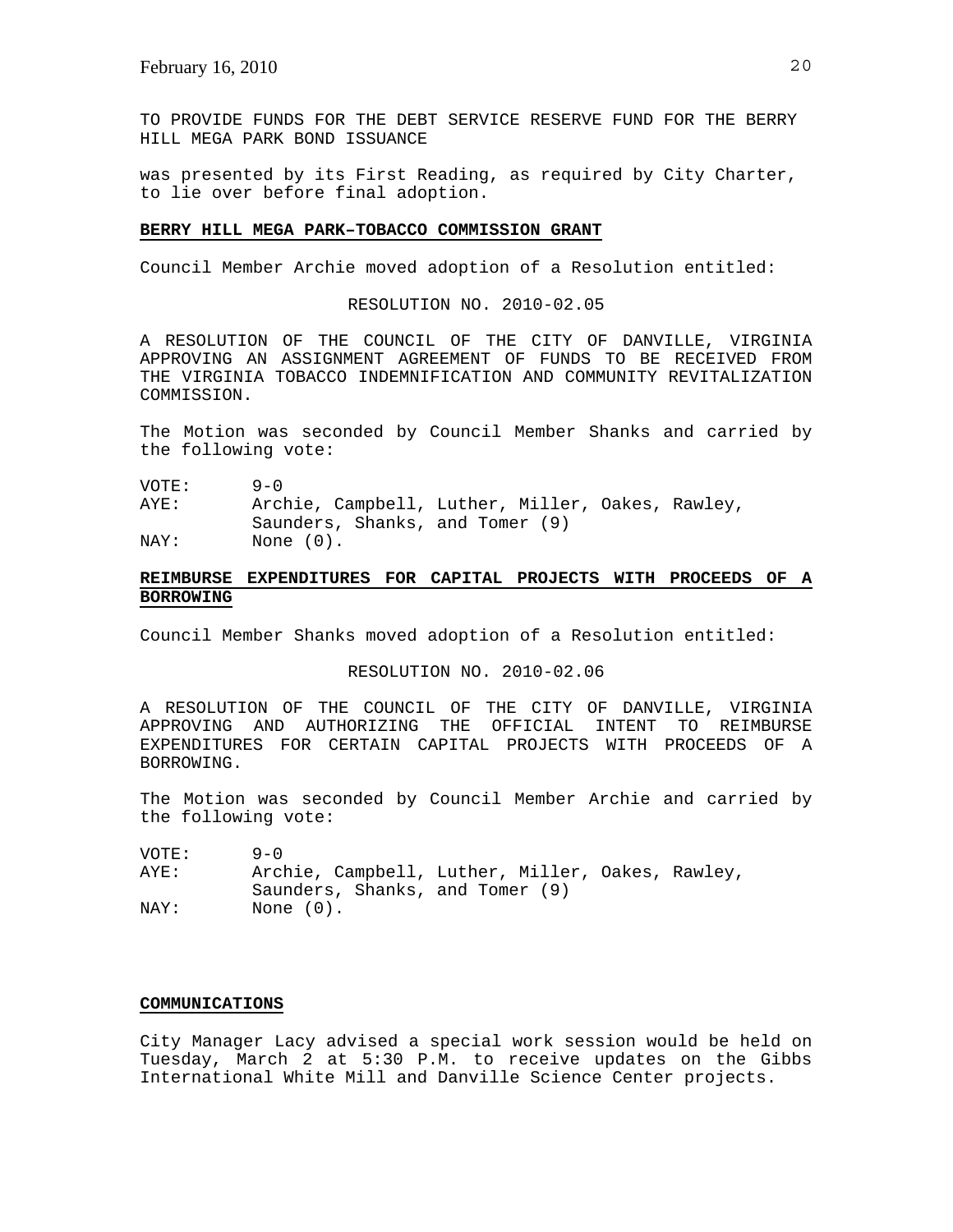There were no communications from the City Attorney and City Clerk.

## **ROLL CALL**

Rev. Campbell and several Council Members reported they had received many calls from citizens about the increase in utility bills. Deputy City Manager Joe King advised there were a couple of factors at play, the most significant being a very long period of cold weather. Temperatures during the first half of January were below normal. When outside temperatures are in the twenties and thirties day after day, the amount of energy needed to keep the interior of a building at a constant level, even if the inside temperature is very moderate, is much higher than normal. Electric heat pumps present a problem because they are designed to be efficient in temperatures at around 50 degrees. When the temperature drops into the twenties and thirties, heat pumps surge into resistant heat mode thereby using more energy. Mr. King said Danville's housing stock was very old and most dwellings built in the 1970's or prior to that time probably had inadequate insulation. Mr. King reported that 85% more gas was sold during January than was sold in December.

Mr. King reported the City's residential electric rates were comparable to any utility that is not operating under a cap. He cited Appalachian Power as an example of a company operating under a cap imposed by the state. In a year or so when the cap is removed, those rates will increase.

In response to Rev. Campbell, City Manager Lacy advised that for the current fiscal year, the City was right on point with sales tax activity.

Mr. Lacy reported he had talked with two citizens today who had turned down their central heating system and were supplementing heat with resistant space heaters. Mr. Lacy said that was the wrong thing to do since the space heaters were a very inefficient and expensive way to provide heat.

In response to Rev. Campbell, Mr. King advised a contractor would be installing solar panels at the Community Market. He said he did not feel there would be any permanent jobs arising from the project.

In response to Mr. Luther, Mr. King said some customers felt the source of their high utility bills may be due to the new smart meters that are currently being installed all over the City. He said some of the new meters were being read by computers and some were being read manually in order to make sure the new meters were accurate. Mr. King further advised that if there were any discrepancies between the new meters and the old, readers would be sent to check immediately and without charges to the customer. However, the number of those cases has been relatively small since only about two dozen of the new meters had malfunctioned. Mr. King said those meters have been replaced. One of the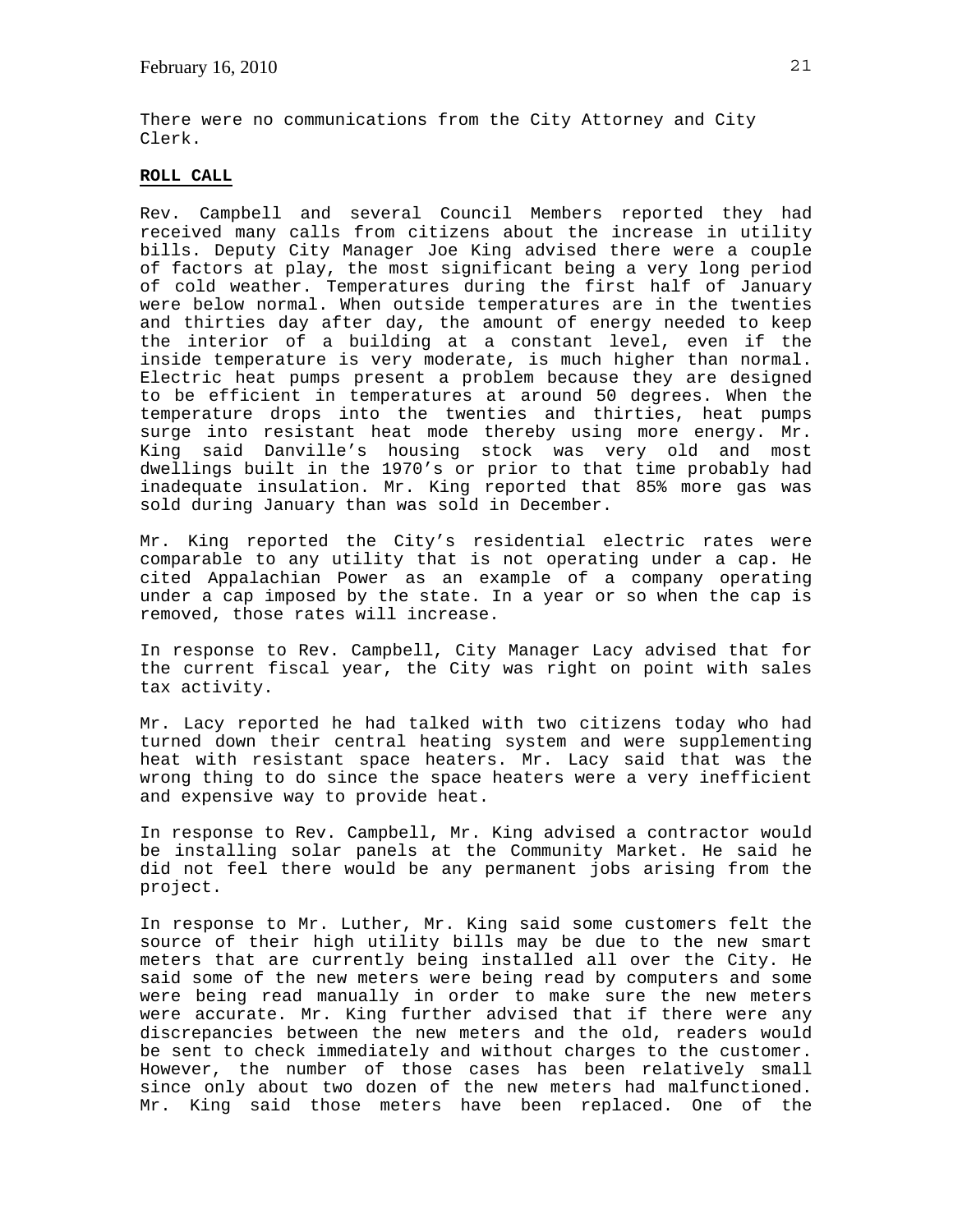advantages of the new meters is that if something is wrong, the computer would let us know immediately.

In response to Mayor Saunders, Mr. King said that when a customer calls with a complaint with high billing concerns, the first thing a customer service representative will do is take a look at historic information. If something abnormal shows up in the comparison, the representative would be able to spot immediately. Mr. King said if the customer requests an immediate inspection, there would be a charge of \$36.00. If a malfunction is discovered in the meter, the fee is waived.

Mr. King advised in cases of dissatisfied customers, there is an appeals process that has been in place for decades. The Customer Service Director sets up the hearing that is conducted by a third party not connected with utilities. The hearing officer, appointed by the City Manager, hears the case and renders the judgement. There is no charge for this service.

In response to Dr. Miller, Mr. Lacy advised the City has exceeded its budget for snow removal. It is hoped the City will be eligible for an Federal Emergency Management Administration (FEMA) monies the State might get.

Mr. Tomer, a Member of the Danville Utility Commission, reported that kilowatt usage from January 2009 to January 2010 had increased 11% due to the sustained colder temperatures. From December 2009 to January 2010, it had increased by 18%. Mr. Tomer stated that with increased usage of utilities, the potential for increased profits exists. He commented that if there were sufficient increases over and above what had been budgeted, he would like for profits to be shared with utility customers in the form of a stimulus rebate. Mr. Tomer said a show of profit would depend on when the City purchased the power and at what price it was purchased.

Mayor Saunders reminded utility customers that Council Members shared their concerns and continued to seek ways to provide lower prices for utilities.

Mr. Saunders reminded citizens that the next meeting for the Coalition for a Safe Danville is March 9 and would be held at The Institute for Advanced Learning and Research.

The Meeting adjourned at 7:45 P.M.

APPROVED:

\_\_\_\_\_\_\_\_\_\_\_\_\_\_\_\_\_\_\_\_\_\_\_\_\_\_\_\_\_\_\_